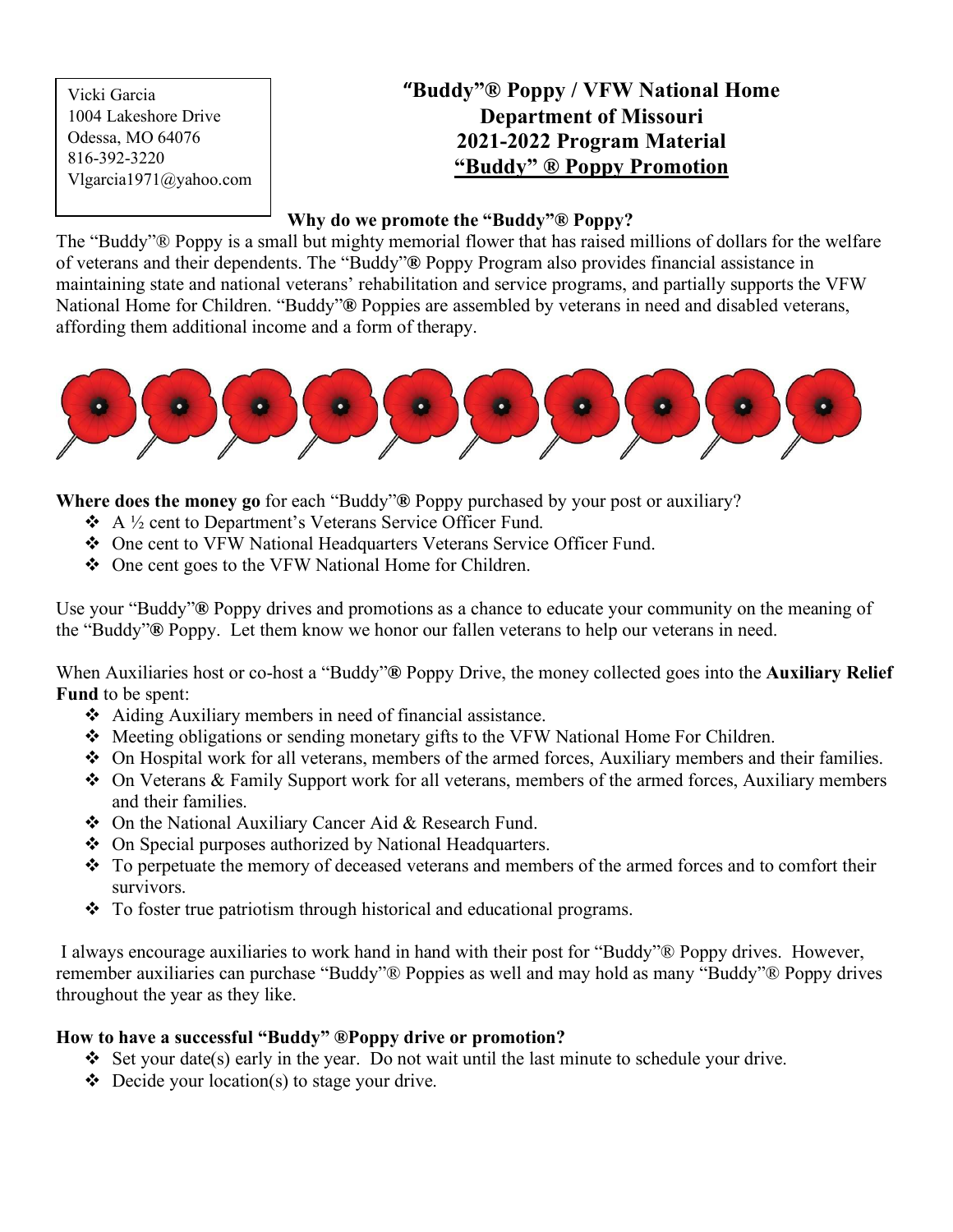- Get the word out using your local newspaper, word of mouth, Facebook, bulletin boards and hang flyers in local business windows. Use local television and radio stations that are willing to help advertise your event.
- $\triangle$  Be sure to get permission from your local businesses to use their store front to hold your drive.
- $\bullet$  Don't forget to involve the youth groups in your community to help out during your event.
- Consider making a small "goody" bag to hand out that has promotional material and a membership application in it.
- **REMEMBER** never refuse a buddy poppy to anyone even if they cannot make a donation.

#### **Other Ways to Promote the "Buddy"® Poppy**

There are so many ways all year long we can promote the "Buddy"® Poppy. We have all learned to "think outside the box" this past year so let us continue with that in mind.

- Use the "Buddy"® Poppy to decorate tables at your post dinners and breakfast.
- $\div$  Create centerpieces and wrap your silverware with a napkin tied with a "Buddy"<sup>®</sup> Poppy.
- Create a painting or drawing of the "Buddy"® Poppy and have a raffle to give it away.
- Use the "Buddy"® Poppy in flower arrangements you can give to local businesses to display.
- $\triangleleft$  Have a craft day at your post for youth using the "Buddy" $\triangleleft$  Poppy as your theme.
- $\triangleleft$  Host a paint party for adults with a "Buddy"<sup>®</sup> Poppy theme.

I know we have so many creative minds out there and I look forward to awarding the auxiliary that has the most Outstanding Promotion of the "Buddy"® Poppy Program as well as the Outstanding Chairman.

#### **"Buddy"® Poppy Display Contests**

At our **Department Fall Conference** I am asking for displays that will honor the memory of a veteran and their branch of service. Get creative and use as many poppies as you need but remember **you must have one poppy in its original form.** Display must be accompanied by sealed envelope—on the outside of the envelope the number of poppies used and total # of hours spent assembling the display—on the inside of the envelope a card with your auxiliary  $\#$  and the name(s) of the assembler(s) of the display printed on it.

I will have more information in later promotional material regarding the **Winter Conference display** contest.

For the **Department of Missouri Convention in June** there will be three categories for the "Buddy"® Poppy displays.

- $\triangle$  Public Promotion of the "Buddy"  $\triangle$  Poppy.
- $\triangleleft$  Memorial or Inspirational Displays
- Artistic or Decorative Use of Poppies

The winner of our Department Convention contest will be brought to the National Convention to be judged. Rules for the National "Buddy"® Poppy display contest can be found on the VFW website.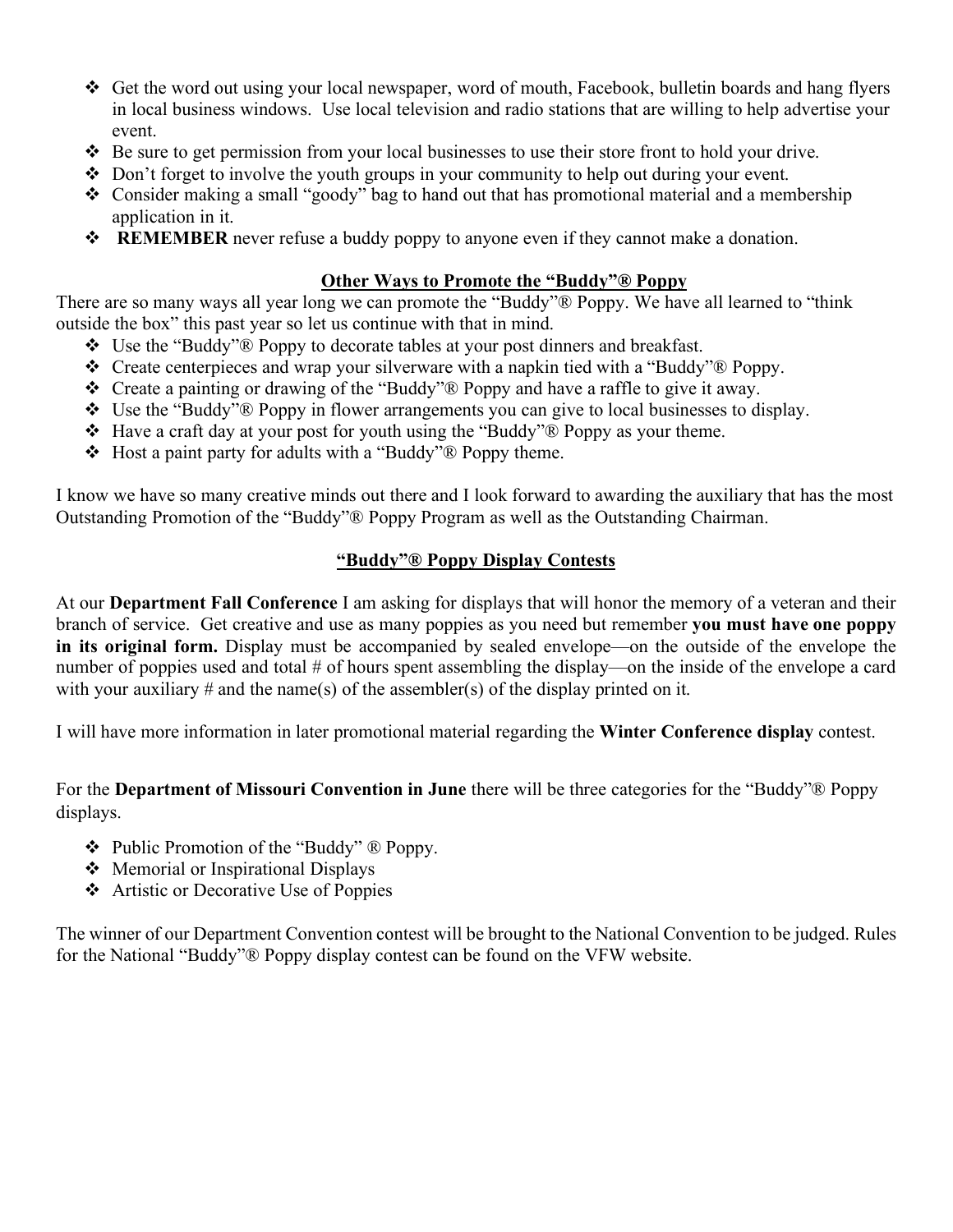

# **VFW NATIONAL HOME FOR CHILDREN**

The VFW National Home for Children is in Eaton Rapids, Michigan and is home for many veterans and their family from all over the United States. Since its founding in 1925 the VFW National Home for Children has helped so many families of active-duty military personnel, veterans and relatives of VFW and VFW Auxiliary members, with children under the age of 18, during their time of need. Families during the up to four-year stay get help to identify their needs and what they want to accomplish and are provided housing, education, day care, basic needs, recreation and case management. All this is only possible through generous donations and support from all of us.

#### **Ways to Support the VFW National Home for Children**

- Consider becoming a **Life Member** of the National Home or purchasing a life membership for someone. A VFW Auxiliary or any organization, as well as any individual member or person may become a life member. The cost is a one-time donation of \$50.
- **Give a monetary donation**. Each auxiliary is encouraged annually to donate to the VFW National Home for Children. Put out a donation jar at your post all year round to collect donations and send them in at the end of the year.
- **Make a personal monetary donation**. Donations can be made one time or a monthly basis.
- **Health and Happiness** donations of \$.10 per member are requested by each auxiliary and are submitted in MALTA or mailed directly to National VFW Auxiliary.
- Sign up for **Amazon Smiles** through the Amazon Website. Make the National Home as your charity of choice and each time you make a purchase a donation of 0.5 percent of your eligible purchases will be made.
- **Purchase a tribute brick for \$100.** Bricks are placed in various walkways at the National Home. Your purchase includes a commemorative certificate with a representation of your brick.
- **Place a tribute in Tribute Park** (minimum gift of \$3,000).

## **VFW National Helpline**

If you know a military and or veteran family in financial need, please have the helpline number available to give to them. **1-800-313-4200** 

- Save the number as a contact in your phone so you will always have it available.
- Make flyers promoting the helpline hang them at your post and other common community areas such as grocery stores, post offices, libraries, doctor's offices and coffee shops.
- \* Post it on your auxiliary Facebook page and your communities Facebook page.

#### **VFW National Home Trip**

Save the date for the VFW National Home Trip this year **October 22-24, 2021**. This is Missouri's year to host the party for the children, so I hope to see a great turn out this year. More information will be provided in future promotional material.

## **Awards for "Buddy"® Poppy/National Home Program**